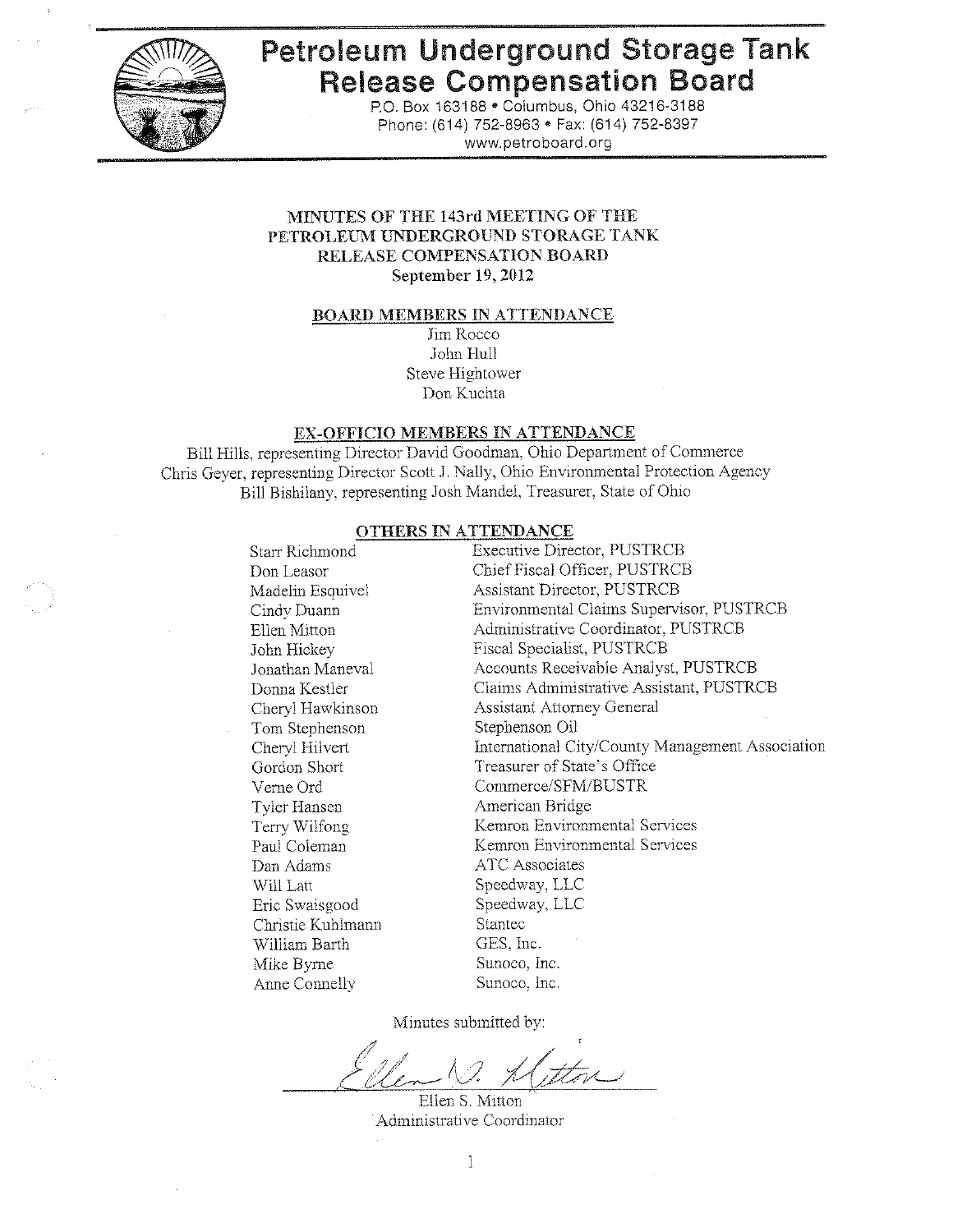Chairman Rocco convened the one hundred forty-third meeting of the Petroleum Underground Storage Tank Release Compensation Board on Wednesday, September 19, 2012. The following members were in attendance: Jim Rocco; John Hull; Steve Hightower; Mayor Don Kuchta; Bill Hills, representing Director David Goodman, Ohio Department of Commerce; Christopher Geyer, representing Director Scott J. Nally, Ohio Environmental Protection Agency; and, Bill Bishilany, representing Josh Mandel, Treasurer, State of Ohio.

Chairman Rocco noted that the Board is waiting for confirmation from the Governor's office regarding the reappointments of Ms. Cheryl Hilvert and Mr. Tom Stephenson. He said even though they were not officially reappointed to the Board, he asked them to sit at the table during this meeting. He also stated that Mr. Duane Cable had retired from the insurance industry and Mr. Cable did not request to be reappointed to the Board. Chairman Rocco said currently there are applicants from the insurance industry being considered and a recommendation would be announced in the near future.

Chairman Rocco asked if there were any comments, questions, or discussion regarding the minutes from the June 13, 2012, board meeting and there were none. Mr. Hills moved to approve the minutes. Mr. Geyer seconded. A vote was taken and all members voted in the affirmative. The motion carried.

#### *Election of Officers*

Chairman Rocco entertained motions from the floor for nominations of officers for the upcoming year. Mr. Geyer moved to re-elect both Chairman Rocco and Vice Chairman Hull to their respective offices. Mr. Hightower seconded.

Mr. Hightower moved to close the nominations and Mr. Hills seconded. A vote was taken and all members voted in the affirmative. Chairman Rocco stated the nominations are closed.

Chairman Rocco said there is a motion on the floor to re-elect Mr. Rocco as Chairman and Mr. Hull as Vice Chairman. A vote was taken and all the members voted in the affirmative.

#### *Committee Appointments*

Chairman Rocco stated that at this time of the year, the Board also selects members to participate on the Rules Committee and the Finance Committee. He said if there were no objections, he would request the Board postpone these appointments until the November meeting.

## *2013 Meeting Dates*

Chairman Rocco set the following 2013 meeting dates: January 9, March 20, June 12, September 4, and November 20. All meetings begin at 10:00 a.m.

#### **BUSTR Report:**

Chairman Rocco called upon Bill Hills, Bureau Chief, to present the BUSTR report.

Mr. Hills said BUSTR met all the requirements of the Domenici-Barton Energy Policy Act of 2005, also known as the Energy Policy Act, regarding UST-release prevention and training of owners and operators of UST systems.

Mr. Hills said BUSTR filed the final reports on March 31, 2012, regarding activities under the American Recovery and Reinvestment Act of 2009 (ARRA). He said the grant ended on May 14, 2012.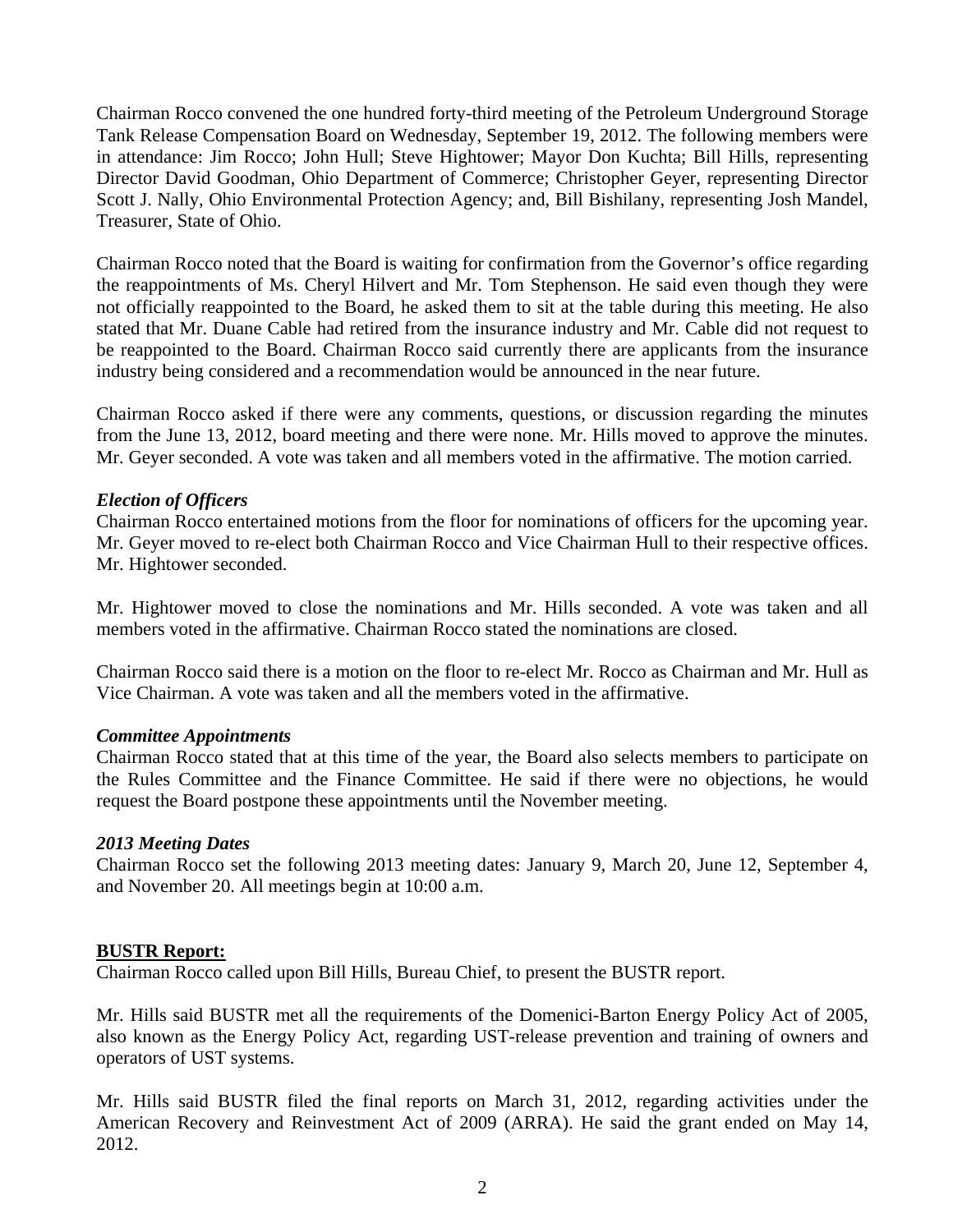Mr. Hills said BUSTR continues to work on the OTTER database upgrade project. He said the project went "live" on April 30, 2012, and since that time, 120 issues were identified and 14 issues still need to be resolved.

Mr. Hills said BUSTR continues working on the click-scheduling project. He explained the clickscheduling project is a GPS driven computer program that geographically schedules the inspectors to visit facilities that are located in the same geographical area. Mr. Hills said 15 computer tablets had been delivered to the State Fire Marshal; however, formatting of the tablets is on hold for approximately 30 to 60 days until IT personnel become available to perform the task.

Mr. Hills said the UST operation compliance inspection current grant cycle ends August 8, 2013. Mr. Hills said for week ending September 8, 2012, there had been 47 inspections conducted for a total of 6,884 inspections this grant cycle, which puts BUSTR 25% ahead of projections.

Mr. Hills said the corrective action current grant cycle ends September 30, 2013. He said for the week ending September 8, 2012, there were nine NFAs generated for a total of 625 NFAs. He said BUSTR projected a total of 612 NFAs during the current grant cycle, and to date the Bureau is 2% ahead of projections.

Mr. Hills stated currently there are 3,786 owners of 7,629 registered facilities and 22,249 registered USTs. He said there had been a total of 27,058 NFAs related to clean-ups issued by the BUSTR program since its inception.

## **Financial Report:**

Chairman Rocco called upon Don Leasor, Chief Fiscal Officer, to present the financial reports.

Mr. Leasor introduced Mr. Gordon C. Short, Chief Investment Officer, from the office of the State Treasurer of Ohio to discuss options available to the Board regarding the investment of unobligated monies.

Mr. Short stated the State Treasurer invests using three principles and in order of importance, they are safety, liquidity, and yield. The Treasurer's office looked into strategies to enhance the yield on the Board's investments, while maintaining safety of the funds. Mr. Short stated fixed income investments, which are relatively the safest investments, currently have a historical low rate of return. He reported the Federal Reserve plans to keep interest rates low until the middle of 2015.

Currently the Board's unobligated investments are invested in StarOhio, a local government investment pool, which is rated AAAm by Standard and Poors. One of StarOhio's benefits are investments have a high degree of liquidity to allow availability of funds for cash flow needs. StarOhio's current yield is .10%. If liquidity is not a prime concern there are other investments that offer a higher yield.

Mr. Short stated an alternative to StarOhio would be investing in U.S. government treasuries. They provide a fixed interest rate for the term of the treasury, but can appreciate or depreciate in value if not held until maturity. If due to cash flow needs the treasuries were sold prior to maturity, there is a risk of loss of principal as the sale price would be subject to market conditions. One year treasuries are yielding .165%, three year treasuries are yielding .347%, and five year treasuries are yielding .701%.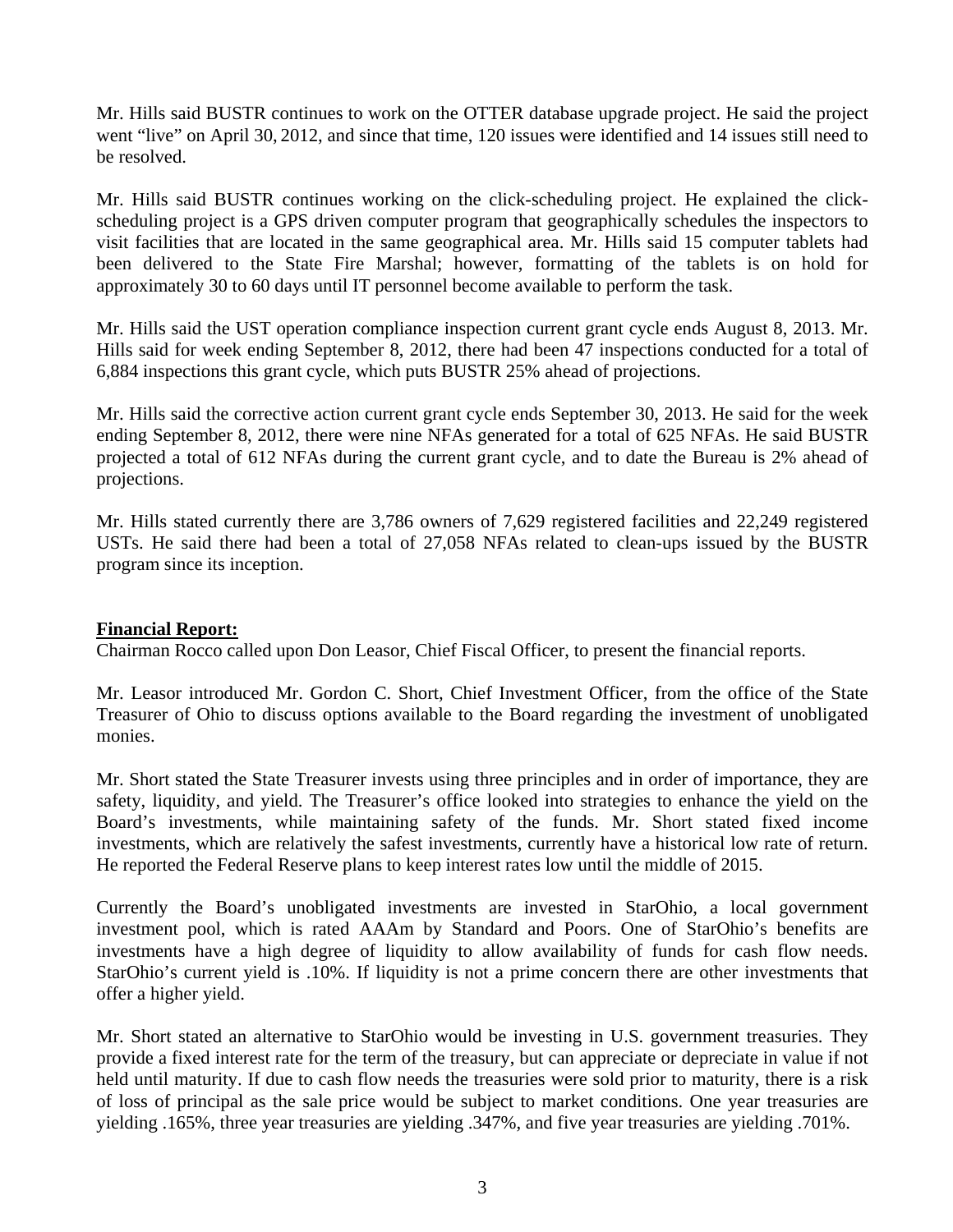He said a second alternative is U.S. agency bonds. These are bonds issued by various government agencies and offer a higher yield than U.S. government treasuries. They have the implied guarantee of the U.S. government and operate similar to treasuries. The bonds come in two different structures: bullet and callable.

Mr. Short said a bullet structure is like a U.S. government treasury offering a fixed interest rate, fixed term investment. He said three year agency bullets are currently yielding .43%.

Mr. Short explained a callable structure is an agency bond that has the option to be called by the issuing agency during the term of the bond. A three year callable bond currently yields .5%. If the bond is called prior to the stated maturity, there is no risk to the principal. He said the Board would receive the principal invested and any interest earned up to the point the bond was called. The risk is that interest rates could decrease, the bond would subsequently be called, and the Board would then need to reinvest the funds at a lower interest rate.

He said callable bonds are also available in a step rate structure. A step rate bond is a callable structure combined with predetermined increases in interest rates over the term of the bond. Each year the interest rate on the bond increases, however the issuing agency has a callable option and may call in the bonds prior to maturity depending on the market conditions.

Mr. Short stated that what the Board elects to invest in depends on the Board's comfort level with the market conditions and how often they want to reinvest the funds.

Mr. Hull stated that as StarOhio currently yields .10%, any of the investment options would be an increase in the yield. The Board's goal is not to accumulate wealth, but to protect the Fund's reserves against potential inflation. One of the Board's goals is to have the lowest operational costs for its constituents, the tank owners. If annual fees are kept to a minimum, the tank owners will have the funds available to invest for themselves. He said the term of the investment should be kept short. By keeping the term short, when inflation begins to rise, the investments will not be locked in and can be adjusted to keep pace with any increases.

Mr. Hightower stated if there is no risk of principal loss, he suggests the Board look at the investment with the highest yield. The only downside being that if called, the funds may have to be reinvested at a later date and lower rate.

Mr. Short stated that an option would be to ladder the investments. This involves purchasing bonds with varying terms, which allows the funds to be incrementally reinvested as interest rates increase.

Mr. Geyer asked about transaction costs. Mr. Short responded that transaction costs are built into the cost of the bonds.

Chairman Rocco said the Finance Committee would need to examine the unobligated balance and determine what amount could be tied up over a specific period of time. He stated the committee would put together a proposal with its recommendations for the Board members' perusal.

## *May and June Financials*

Mr. Leasor stated the May and June financials had been emailed to each member. He asked if there were any questions or concerns regarding these reports. Hearing none, Mr. Leasor began his report with the June financials.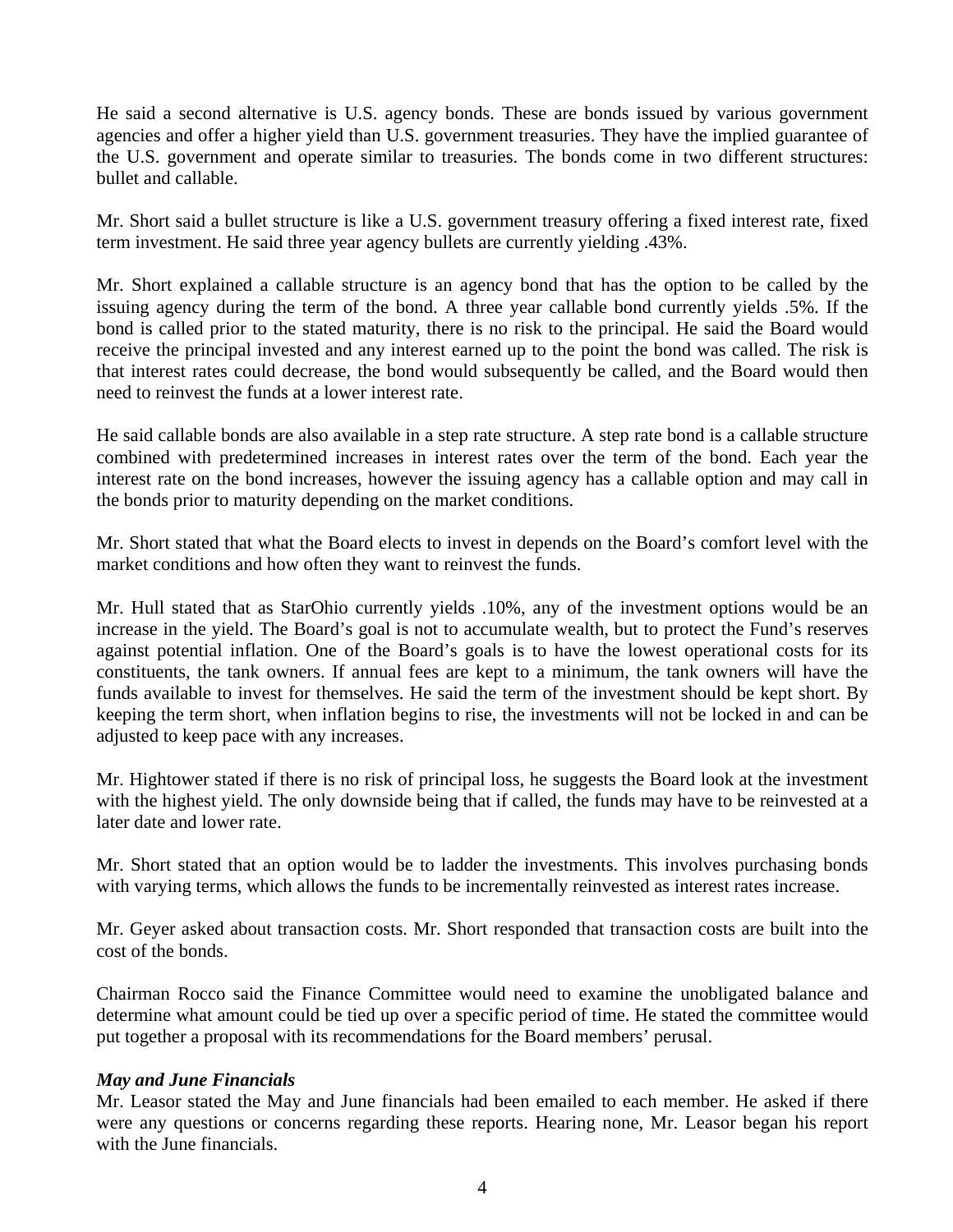Mr. Leasor said the current unobligated balance is just under \$13.1 million. He said there is currently just over \$7.1 million in the obligated account that is set aside for fiscal year 2013 claims settlement payments.

Mr. Leasor said the fiscal year 2012 tank fee revenue was approximately \$14.5 million, which is 2% over the amount budged for fiscal year 2012.

Mr. Leasor said the claims expense for fiscal year 2012 was \$6.7 million, which is net of \$355,000 received through a subrogation claim. He said fiscal year 2013 total claims expense to date is approximately \$1.9 million.

Mr. Leasor said the operating expenses for June totaled just over \$133,000. He said fiscal year 2012 operating expenses were at 96% of the amount budgeted. He said as of June 30, 2012, salaries were approximately 1.4% over the amount budgeted for fiscal year 2012; and, temporary services were approximately 4.2% over budget.

Mr. Leasor noted the other expenses came in under budget for the 2012 fiscal year.

#### *Fee Statement Statistics*

Mr. Leasor said as of September 18, 2012, the program year 2012 per tank fees collected were approximately \$13.4 million, which is 95% of the invoiced amount. He said between July 1, 2011 and September 18, 2012, approximately \$14.1 million had been collected for program year 2011 Fund fees. He said there had been \$546,214 collected in prior year fees net of any refunds. Mr. Leasor said for the program year 2011 a total of \$404,889 had been paid in tank fee refunds.

He said for the 2012 program year 16,108 USTs were billed at the standard deductible (\$55,000) and 5,645 USTs were billed at the reduced deductible (\$11,000). Mr. Leasor said as of September 18, 2012, the number of tanks paid at the standard deductible totals 15,006 and he said there are 5,546 USTs paid at the reduced deductible. Mr. Leasor said as of this date, a total of 3,219 owners had paid per tank fees for 20,552 USTs. Mr. Leasor said these figures compare to 20,461 USTs paid by 3,257 owners for the same time period in program year 2011.

Mr. Leasor said the \$13.7 million collected to date is 96.9% of the \$14,100,000 budgeted for program year 2012. He said the 20,552 paid USTs for program year 2012 is 98.6% of the 20,850 tanks anticipated to be assured this year.

## *Audit Update*

Mr. Leasor said the auditors began their in-house portion of the audit in mid-September. He said the audited financial statements are due to the Auditor of State by December 31, 2012. Mr. Leasor anticipates the audited financial statements would be presented at the November Board meeting in order to meet the December deadline.

#### **Compliance/Fee Assessment Report**

Chairman Rocco called on Ms. Madelin Esquivel, Assistant Director, to present the compliance and fee assessment report.

Ms. Esquivel said the refund goal for program year 2012 had been set at \$275,000. She said for the first two months of the 2012 program year, 21 fee refunds had been paid to six owners for a total of \$6,800. Ms. Esquivel said there are 3,402 pending refunds totaling \$1,552,705.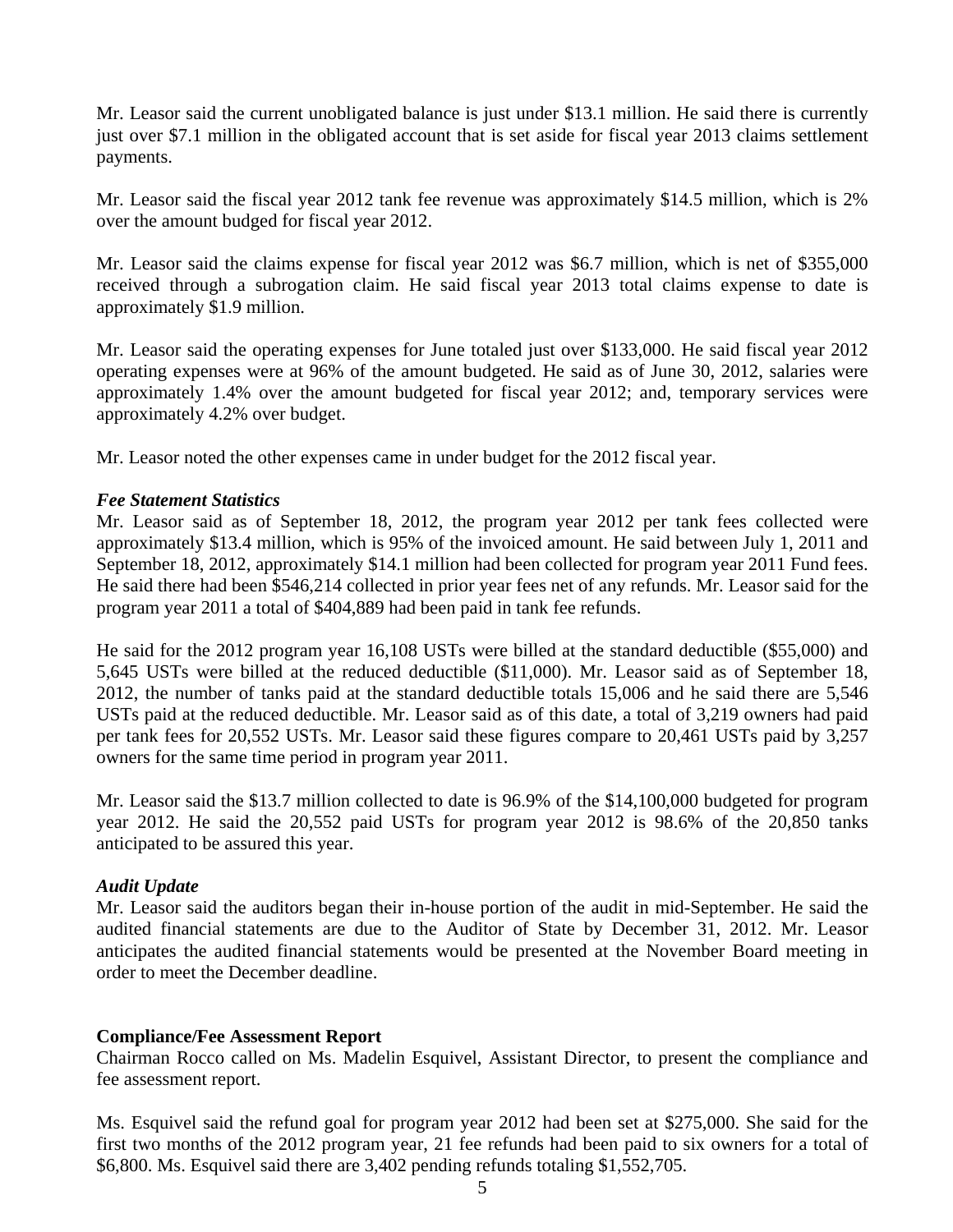Ms. Esquivel explained that if an owner has outstanding fees and a refund has been identified, the refund is first used to offset the outstanding fees for that account and any remaining amount is paid to the owner. She said, to date, a total of \$12,050 had been used to offset outstanding Fund fees.

Ms. Esquivel said there had been \$52,842 collected by the Attorney General's Office and Special Counsel so far this fiscal year. She said after deducting the collection costs of \$9,901, the net amount received by the Board totaled \$42,941. Ms. Esquivel said no accounts had been certified to the Attorney General's office for program year 2012; however, there would be a certification in October.

Ms. Esquivel said there are seven Orders Pursuant to Law currently in appeal status and under review. She said there are three Determinations to Deny a Certificate of Coverage currently under appeal and two Ability to Pay Applications have been submitted since the June Board meeting.

Ms. Esquivel said 3,538 fee statements had been mailed for program year 2012. She said as of August 31, 2012, a total of 2,795 owners were issued Certificates of Coverage for the 2012 program year, which is 86% of the total number of certificates  $(3,254)$  issued for the 2011 program year.

Ms. Esquivel said all Certificate of Coverage applications received to date that were completed correctly and for which the invoiced amount of Fund fees had been paid have been processed.

Ms. Esquivel said currently 420 owners' applications are still being processed; however, since the first pending denials for this program year were recently issued, there are no applications with unresolved determinations to deny the Certificate of Coverage.

Per Chairman Rocco's request, Ms. Esquivel explained some examples of issues requiring a pending denial of a Certificate of Coverage could be: no signature on the application; the application is not notarized when required; or, the applicant failed to meet the requirements of Ohio Administrative Code (O.A.C.) 3737-1-04.1.

Ms. Esquivel said there are 12 owners on the unclaimed monies list who had been issued a refund check but for unknown reasons, the check had not been cashed. This amount totals \$3,625. She said there are an additional 72 owners on the unclaimed monies list with pending refunds totaling \$104,020. These owners' files have been reconciled and the staff is waiting for information that would verify the amount of the refund, if any, due to an owner.

She said the unclaimed monies list is available on the Board's website at www.petroboard.org.

## **Claims Report:**

Chairman Rocco called on Ms. Cindy Duann, Environmental Claims Supervisor, to present the claims report.

Ms. Duann said the current total maximum liability of in-house open claims is approximately \$26.6 million. Ms. Duann said using the historical claim payout ratio of 70% the actual anticipated claim liability of unpaid in-house claims is about \$18.6 million. She reported that a total of 2,049 sites had been issued NFAs with an average cleanup cost of \$126,321 per site. Ms. Duann said currently there are 1,720 open claims pending review; and, only 15 claims are under appeal.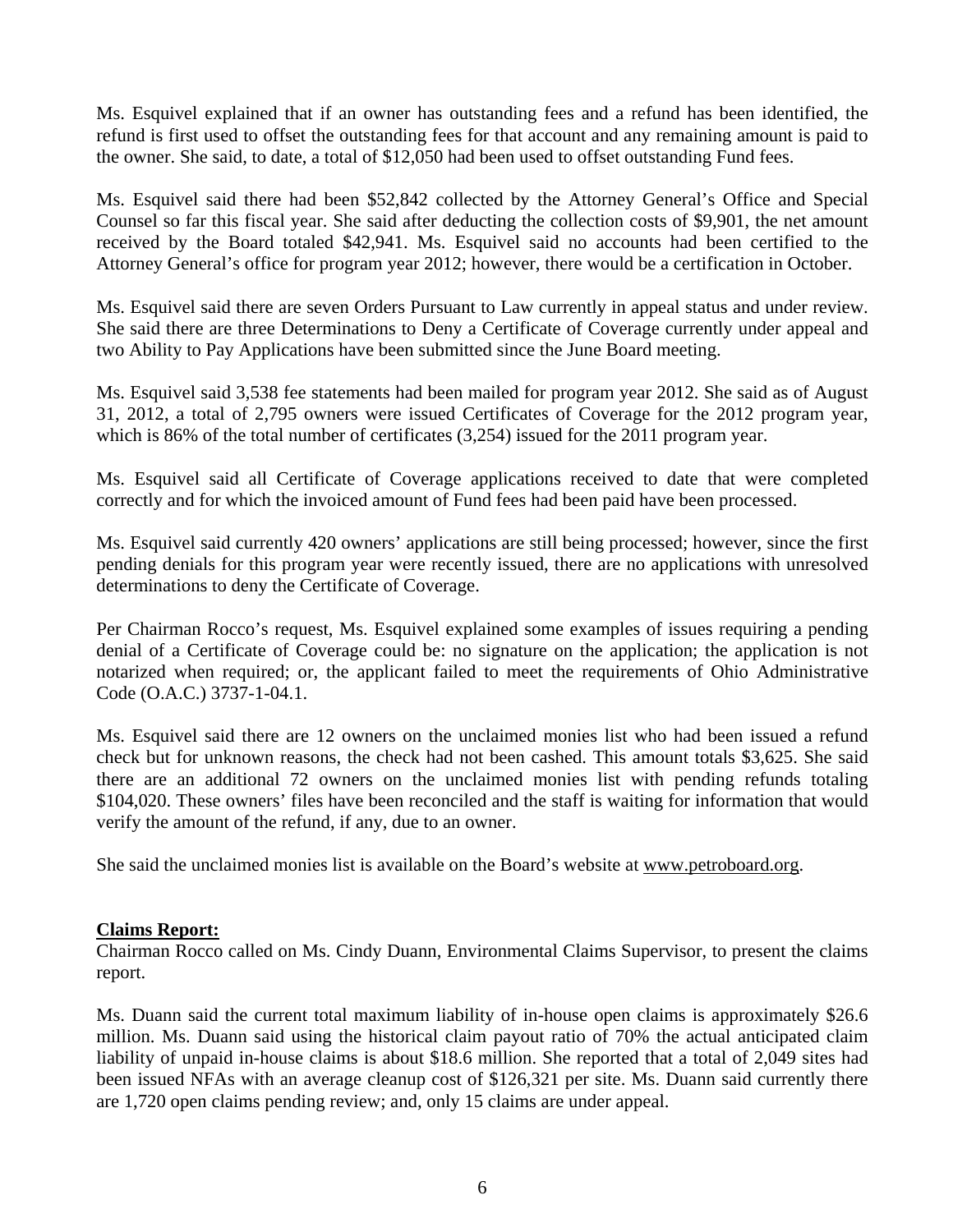She said during the last seven months of the 2011 program year, the staff reached their goal of settling 65 or more claims per month without settling a number of major oil claims at one time using the lump sum payment process. Ms. Duann said that during the 2011 program year, 794 claim applications had been received and 819 claims had been either settled or closed. She said the total claim settlement offer of \$7 million has an average claim payout of 71.6% of the net value. Ms. Duann said approximately 66.5% of the claims settled had been received from major oil companies.

Ms. Duann stated that during the first two months of program year 2012, a total of 139 claims had been either settled or closed with a total settlement offer of almost \$2 million. She said approximately 80% of the claims settled were from major oil companies.

Ms. Duann said during the 2011 program year, 63 eligibility applications were received and 60 eligibility determinations were issued with a 75% approval rate.

Ms. Duann said that during the first two months of the 2012 program year, the Board received 10 eligibility applications and 13 determinations were issued. She stated five of those determinations had been denied, which includes three with no release or corrective action required; one for an incomplete application; and, one for an out-of-compliance tank system.

Ms. Duann said that during the 2011 program year, 219 requests for cost pre-approval were received and 211 cost pre-approval notifications were issued. She stated 33 new requests for RAP cost preapproval were received this year, which is higher than normal and these are typically more timeconsuming to review.

Ms. Duann said that in July and August the claims staff focused on cost pre-approvals, resulting in 44 cost pre-approvals reviewed and issued with notifications. She said that during the same time period, the Board received 29 requests for cost pre-approval.

## **New Business**

Chairman Rocco said he would prefer that the Board not vote to ratify the contract for Special Counsel services at this time, but he would like to have a motion to table this contract ratification until the Board returns from the Executive Session. Mr. Hightower so moved and Mr. Hills seconded. A vote was taken and all of the members voted in the affirmative.

## *Hardship Application*

Chairman Rocco called upon Ms. Richmond to present the hardship applications. Ms. Richmond stated when hardship status is granted to an owner, the review of the owner's claims is expedited, thereby reducing the owner's financial burden. She said hardship status is granted for one year and can be renewed annually by submitting another application accompanied with updated financial information.

## Claim #18344-0001/10/26/98, Gary Glessner, Treasurer, Red Stripe Assoc., St. Clairsville, OH

Ms. Richmond said Mr. Glessner is the responsible person for a 1998 release that occurred at 50708 National Road in St. Clairsville, Ohio. Ms. Richmond said this is the twelfth request by Red Stripe Associates for hardship status. She said to date the Fund has reimbursed Red Stripe \$202,000. Ms. Richmond said no claims are pending review; however, \$23,000 has been pre-approved for work to be completed within the next six months. Ms. Richmond stated additionally, BUSTR had approved a RAP for which the costs are estimated to be \$150,000. She said the Fund has not received a request for pre-approval of those RAP costs.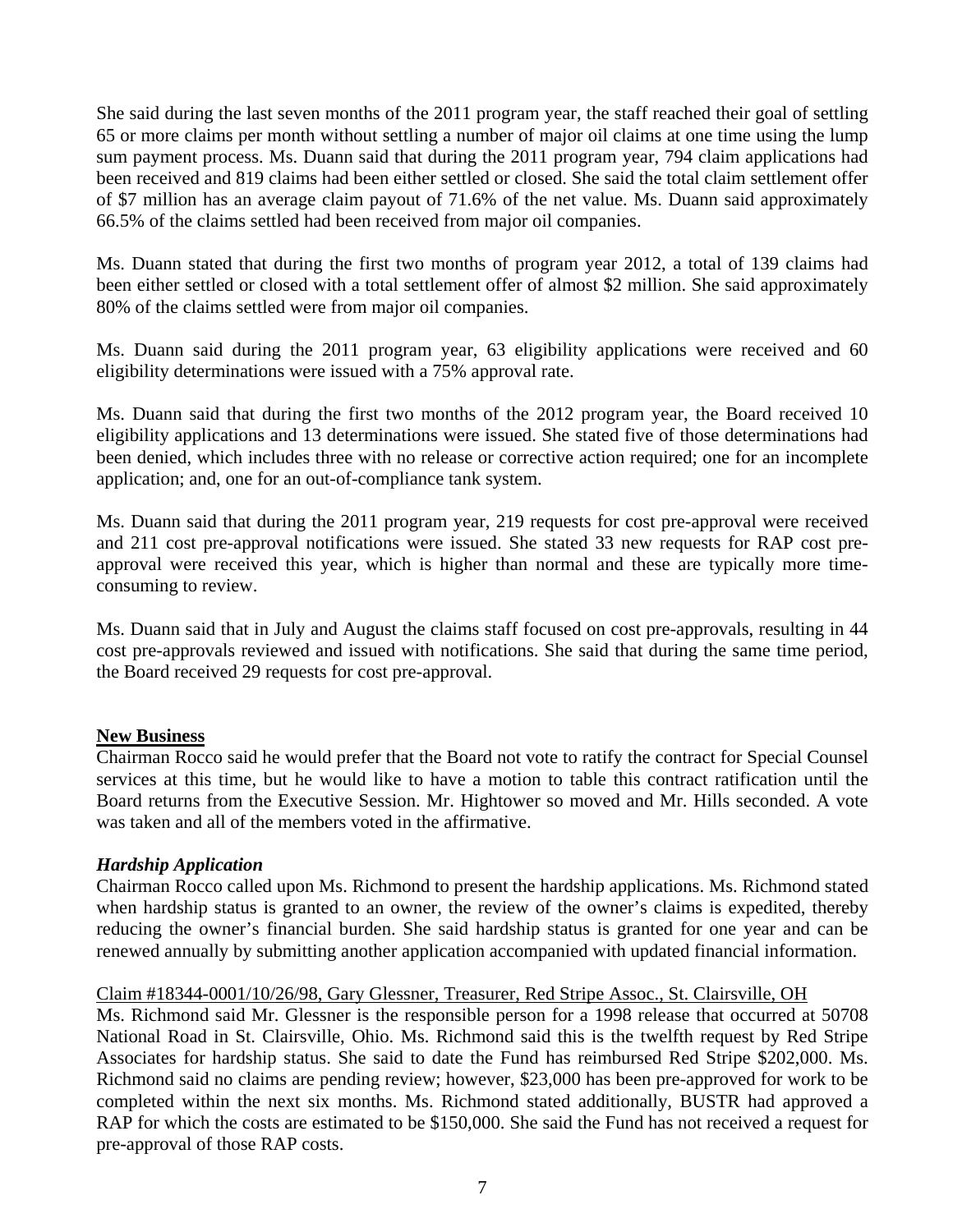Ms. Richmond said that during a conversation with Mr. Glessner, and as verified by the company's tax records, the property and business were sold to Sober Systems LLC at a loss in November 2008. She said Red Stripe provided the financing for the new owner, and the only cash receipts are from the new owner's monthly payment. She said those funds are then used to make Red Stripe's payments on the original loans to acquire the property.

Ms. Richmond said based on an Environmental Protection Agency (EPA) financial capacity test and information submitted in the hardship application, there is less than a 50% probability that Red Stripe can afford the \$23,000 in corrective action costs which have been pre-approved. She said Red Stripe is not in a position where it can acquire financing or manage its cash flow to self finance ongoing corrective action.

Ms. Richmond recommended the Board approve the application and grant hardship status to Red Stripe Associates. Mr. Hull moved to approve the hardship application. Mayor Kuchta seconded and a vote was taken. All members voted in the affirmative. The motion carried.

## **Old Business**

# *Certificates of Coverage Ratification*

Chairman Rocco called upon Ms. Richmond to present for ratification by the Board the lists of owners who, since the last Board meeting, had either been issued or denied a Certificate of Coverage.

Ms. Richmond said that behind Tabs 8 and 9 are listings of facilities that, since the June Board meeting, had been issued or denied a program year 2011 or 2012 Certificate of Coverage. She said to date no 2012 Certificates had been denied.

Ms. Richmond said that the process used to review the fee applications and issue or deny a Certificate of Coverage includes a review for completeness to determine full payment has been received; financial responsibility for the deductible has been demonstrated; and, the owner has certified with his signature that he is in compliance with the State Fire Marshal's rules for the operation and maintenance of petroleum underground storage tanks. She said if these requirements are met and if the tanks existed in previous years, a certificate for the subject tanks had been issued to the owner in at least one of the prior two years, then a Certificate of Coverage is issued.

Ms. Richmond explained that if deficiencies or compliance issues are discovered, notice is provided to the owner in accordance with the Board's rules. The owner is provided 30 days to respond to the notice with information to correct the deficiency or compliance issue. If correcting information is not received within this time, a determination denying the Certificate of Coverage is issued to the owner.

She said the Board's rules and the Revised Code make provisions for an appeal of the determination. Ms. Richmond said that throughout this process the Board's staff works with the owner to correct the fee statement record and/or refers the owner to BUSTR to correct the registration record.

Ms. Richmond asked the Board to ratify her actions with respect to the issuance of the 2011 Certificates of Coverage for the 168 facilities included on the list behind Tab 8.

Mr. Hull moved to ratify the list of 2011 Certificates of Coverage that were granted. Mayor Kuchta seconded. A vote was taken and all of the members were in favor. The motion passed.